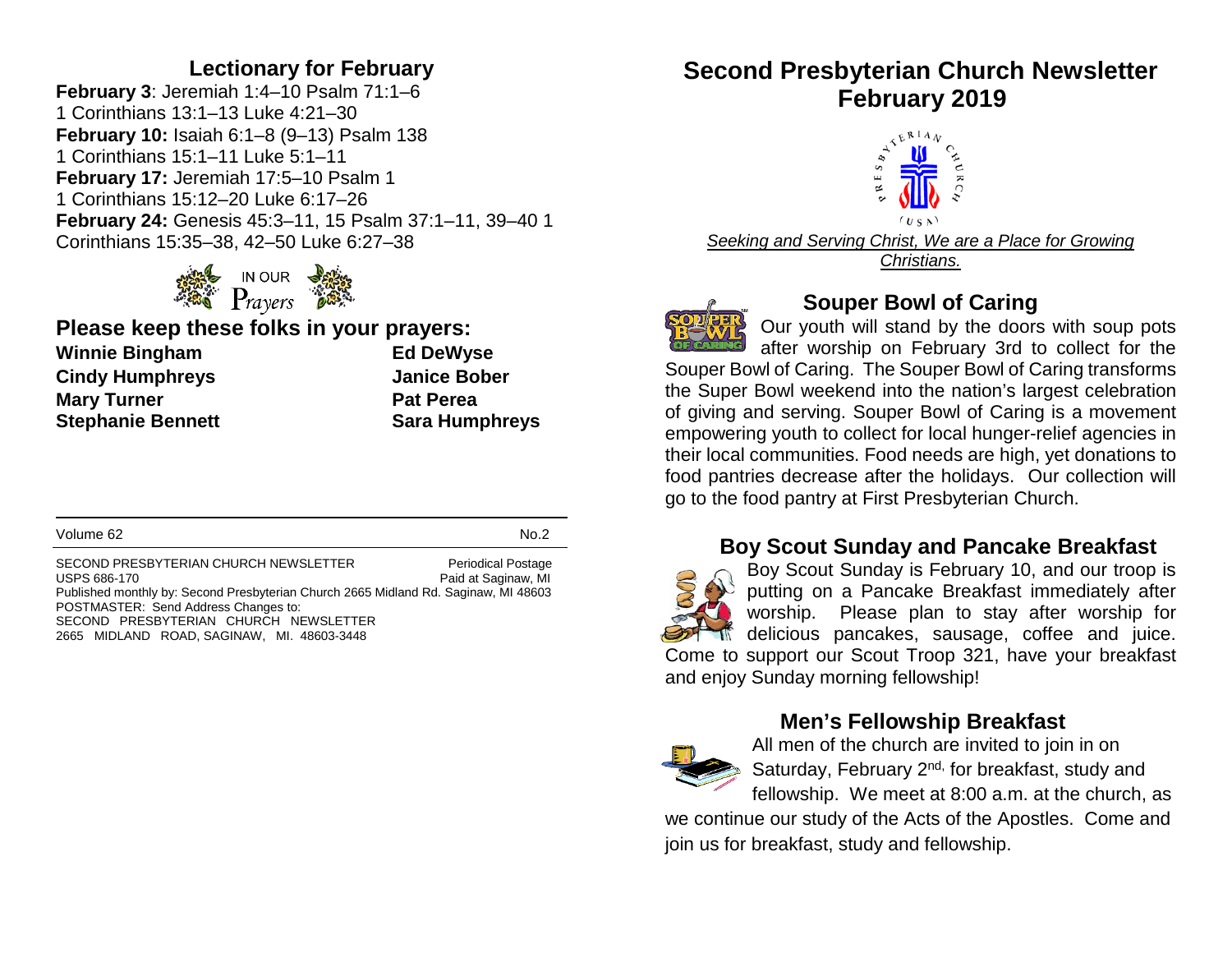#### **Busy Hands and Hearts**

Our Busy Hands ministry group reaches out to our community by making lap quilts, hats, mittens and other items for local shelters. You do not



have to sew or knit to join in. We will meet on Monday, February  $4<sup>th</sup>$ , from 1:00 to 3:00 p.m. If you need more information please contact Ruth Anderson@792-0372.

## **The "**Odd**" Tuesday Bible Study**

We will meet on Tuesday, February 5<sup>th</sup>, and 19th (the first and third Tuesdays). We will continue to look at the book of Exodus beginning at 7:00pm, and finish sometime between 8:00 and 8:30pm, depending on how discussion goes. So mark your calendars, bring your bible and join in!

## **Florence Gilmour Circle**

All women of the church are invited to join us on Wednesday, February 13th, at 9:30am as we begin our study and discussion of "What Presbyterians Believe".

## **Scholarship Applications**



Scholarship applications and requirements are in the office for the MaryAnn Geiersbach Scholarship, the Muriel Lakey Scholarship and the Alma College

Scholarship. Please return your application by March 24th.

## **2nd @Second**

In February we will use a lectionary-based study for 2<sup>nd</sup> @Second Adult Education. This lectionary-based study is designed to open our hearts and minds to scripture as we travel on our faith journey together. No advanced preparation is necessary – just grab a cup of coffee, show up at 10:45AM in the library, and get ready to delve deeper into the readings of our morning worship service! **No class on February 10 (Boy Scout pancake breakfast).**

## **Youth Events**

**Saturday, February 2<sup>nd</sup>** - We will be making sub sandwiches for the Super Bowl sub sale we are having. Join us in the kitchen at 1pm to make some subs!

**Sunday, February 3<sup>rd</sup> -** We will be passing out subs after worship and also collecting money for the Souper Bowl for our local Food Pantry! Join us in the gathering area and see where you can help! There will NOT be a PYG meeting this day.

**Sunday, February 10th-** PYG 10:45am to noon.

**Sunday, February 17<sup>th</sup> - PYG 10:45am to noon. Sunday, February 24<sup>th</sup> - PYG 10:45am to noon.** 

#### **PYG Planning for Youth Sunday**

Please join us on Feb.  $10^{th}$ ,  $17^{th}$ ,  $24^{th}$  and March  $3^{rd}$  to plan for our Youth Sunday Worship Service. We will be responsible for the Worship Service on Sunday, March 17th. We will hold a practice for the service on Saturday, March  $16<sup>th</sup>$  (time TBD). The congregation truly enjoys hearing our youth's perspective on faith and how it affects your lives. Please plan to join us on these Sundays! If you are in the Confirmation Class this year, you will still be able to participate! We will be in touch to see what you would like to be involved in!



## **Sub Sandwiches on Super Bowl Sunday**

If you ordered sub sandwiches for Super Bowl Sunday, don't forget to pick them up after worship on Sunday, February 3rd!

## **Chili/Soup Cook-Off**

Mark your calendars – We will be serving up some yummy Chili and Soup on Sunday, March 10<sup>th</sup> at 5pm. Details coming soon!

**\*\*\*\*\*\*\*\*\*\*\*\*FISH FRY FRIDAY, MARCH 15th\*\*\*\*\*\*\*\*\*\*\*\***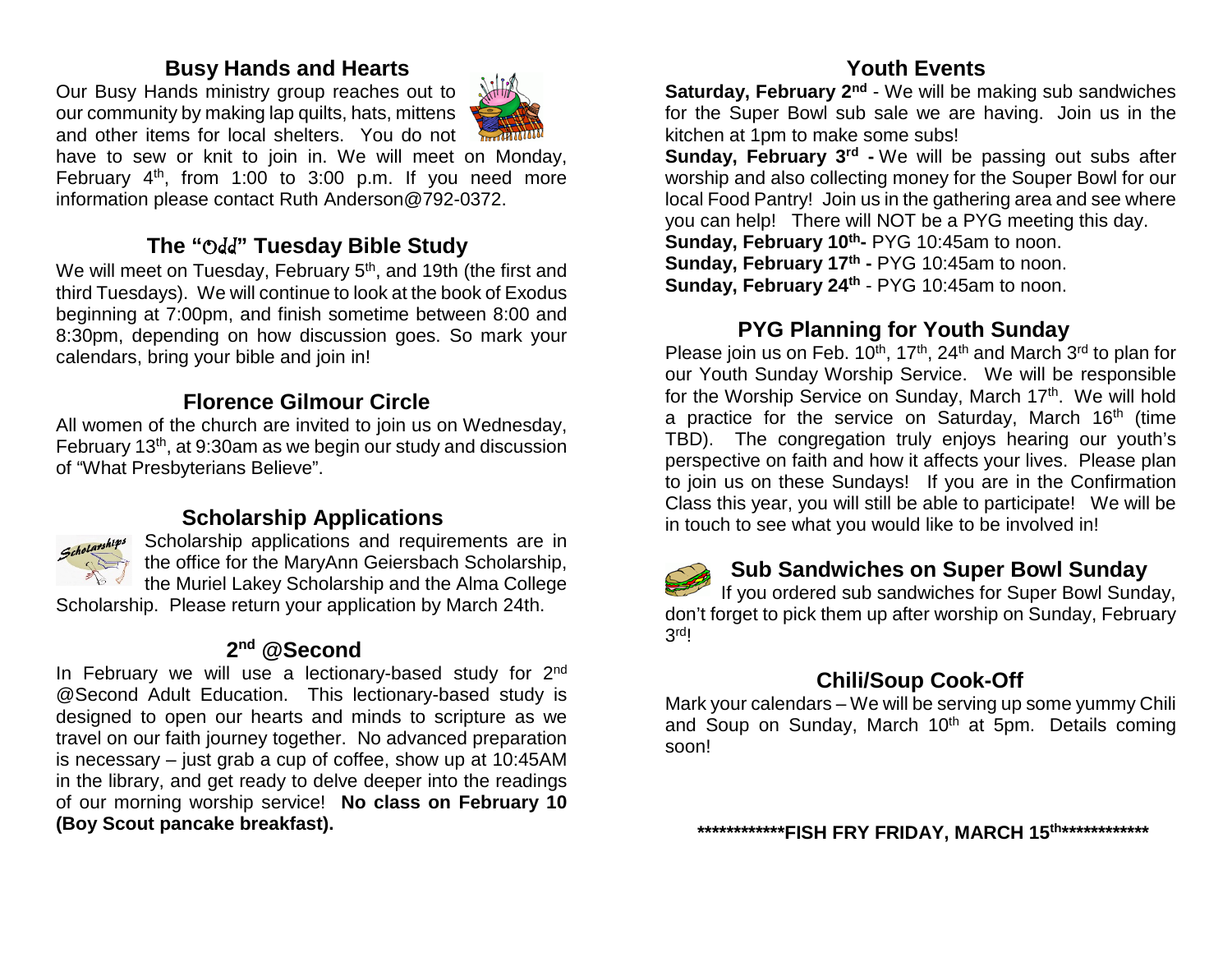## **Confirmation Class**



Confirmation classes of 2019 began on January 27 led by Doug & Kim Byron. There will be classes on the 3rd and 24th of February. We have a class of five confirmands: Sophia Egbert, Jacob Higley, Ethan Hoeppner, Anna Krugielki, and Claire Rousseau.

## **Sunday School Help Needed**

As we continue with "Messengers of the Covenant" workshops, we need leaders for the following:

Crucifixion & Resurrection - March 10, 17 &24

 The Early Church - Body of Christ - March 31, April 7 & 28 The Kingdom Parables - May 5, 12 & 19

If you want to lead any of the workshops, or want more information, please speak to Peggy Knutson, our Christian Education Director.



## **2019 Per Capita Apportionment**

At the beginning of each year our Per Capita Apportionment for ecclesiastical expenses comes due. Per Capita is part of being a Presbyterian and connecting to the Presbyterian Church as a whole.

It is part of the glue that holds Presbyterians together. The total 2019 per capita amount is \$28.77 per member (not per household). It goes to General Assembly, Synod of the Covenant and the Presbytery. If each member pays their Per Capita amount above their regular giving then pressure on our budget is reduced. Please mark Per Capita on your check or envelope.

## **SCRIP**

We will only order SCRIP on the 1<sup>st</sup> day of the month. We still have some cards in the office for purchase:

**Goodrich Theater \$10 Olive Garden \$25 Speedway \$25/50 Starbucks \$25**

We will carry Meijer, Speedway and a few other retailer or restaurants on hand.

#### Mission News  **"Go the Second Mile" Matthew 5:4**

On January 13, 2019, Sandra Eagle, Chair of the Human Trafficking Task Force in Midland, came to our church and gave a presentation to over 30 people including State Representative Rodney Wakeman and representatives from all 3 local news channels who broadcasted the event on their respective networks. Thank You to Linda Mattson for getting everything arranged.

We, the members of the Mission Committee, would like to thank everyone who donated items for the Birthday Bags. The bags will brighten a child's special day.



For the month of February, we are highlighting the Saginaw City Rescue Mission's Outreach Project, **Hope and Care Totes**.

The Rescue Mission's goal, through the **Operation Hope and Care** project, is to provide basic, personal hygiene items to hundreds of needy men, women and children in the Mid-Michigan area. People living on the street can tell you that living in a car or in an abandoned building can be tough. What a luxury these hygiene items would be!

Pick up a Hope and Care tote bag from the table in the main hallway. **Fill the bag with the complete list of items needed** that the Rescue Mission has requested. Please bring back to the church by Sunday, February 24.

| <b>Brush &amp; Comb</b>          | <b>Body Lotion</b>                      |  |  |  |
|----------------------------------|-----------------------------------------|--|--|--|
| Soap or body wash                | <b>Toothbrush &amp; Toothpaste</b>      |  |  |  |
| <b>Shaving cream</b>             | <b>Nail Clippers</b>                    |  |  |  |
| <b>Shampoo &amp; Conditioner</b> | <b>Deodorant</b>                        |  |  |  |
| Tissue                           | <b>Disposable razors</b>                |  |  |  |
| OTC pain relievers               | Hair gel                                |  |  |  |
|                                  | A little bag can make a big difference! |  |  |  |